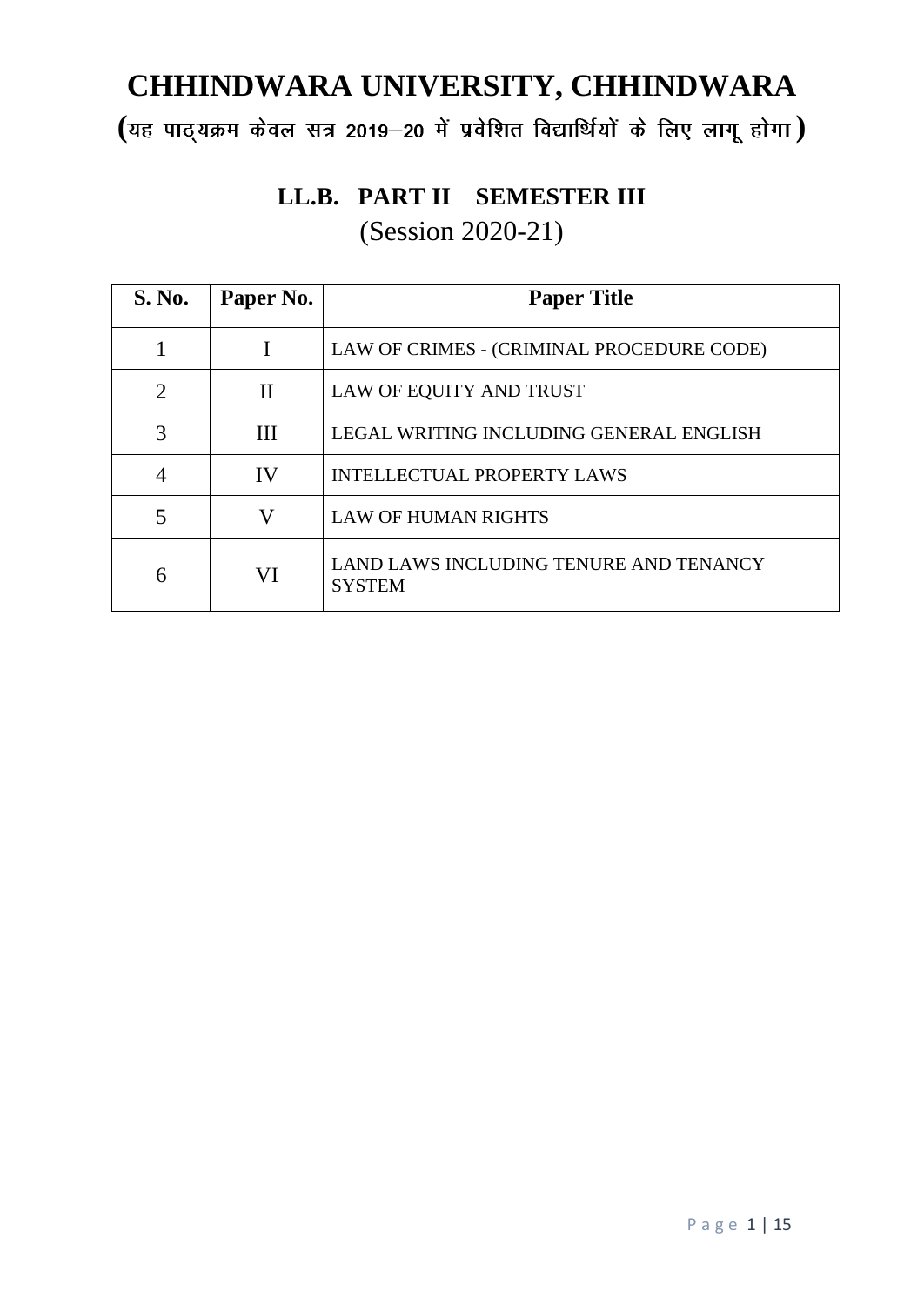# $\left( \begin{array}{ccc} \cdot & \circ & \circ \\ \cdot & \circ & \circ \end{array} \right)$  and  $\left( \begin{array}{ccc} \circ & \circ & \circ \\ \circ & \circ & \circ \end{array} \right)$  and  $\left( \begin{array}{ccc} \circ & \circ & \circ \\ \circ & \circ & \circ \end{array} \right)$ **LL.B. PART II SEMESTER III**

(Session 2020-21)

## **PAPER-I**

**LAW OF CRIMES - (CRIMINAL PROCEDURE CODE) Unit- I Introduction**

- 1) Object extent and scope of Criminal Procedure
- 2) Nature of Criminal Procedure
- 3) Preliminary Considerations
	- a. Definitions
	- b. Classification of offences
	- c. Constitution of Criminal Courts
	- d. Functionaries under the Code

## **Unit- II Maintenance of Wives, Children and Parents**

## **(Ss. 125 to 128)**

- 1) Essential conditions for granting maintenance
- 2) Jurisdiction of Magistrates
- 3) Alteration of allowance
- 4) Cancellation of the order of the maintenance

## **Unit- III Arrest (Ss. 41 to 44, S.47 S.48 to 50A and S.54 to 60A)**

- 1) Meaning and purpose of arrest
- 2) Arrest with a warrant
- 3) Arrest without a warrant
- 4) Arrest by a private Person
- 5) Arrest of a woman
- 6) Arrest how made
- 7) Rights of Arrested Person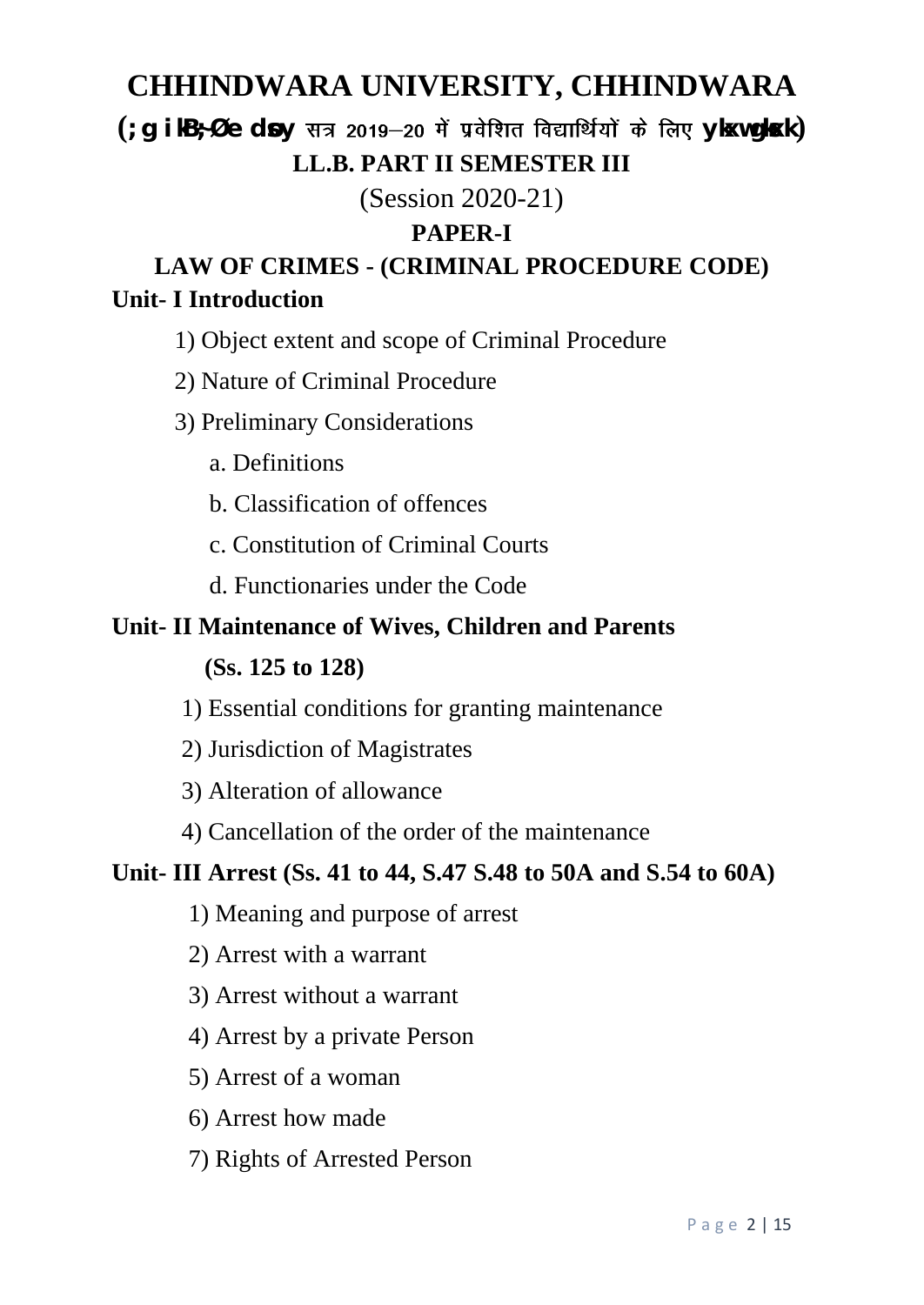## **Search and Seizure** (S.165, 166 and Ss.91 to 100)

- 1) Search with a warrant
- 2) Search without warrant
- 3) General provisions relating to searches
- 4) Illegalities in a search and its consequences

## **Unit – IV Investigation (Ss. 154 to 164 and 167 to 176)**

- 1) Meaning and purpose of Investigation
- 2) Who can investigate?
- 3) When police can investigate?
- 4) Information to the police
- 5) F.I.R. and procedure after the recording of the F.I.R
- 6) Evidentiary value of statements made to the police
- 7) Investigation in the case of unnatural deaths and suicides, in police custody etc.

## **Charge (Ss.211 to 224)**

- 1) Framing of charge
- 2) Form and content of charge
- 3) Joinder of Charges
- 4) Discharge pre-charge evidence

# **Unit – V**

# **Trials (Ss.225 to 265, Ss.406 to 412, S.265A to 265L and S.467 to 473 )**

- 1) Trial before a court of session
- 2) Trial of warrant cases
- 3) Summon Trial
- 4) Summary Trials
- 5) Plea Bargaining
- 6) Transfer of Criminal Cases
- 7) Limitation for taking cognizance of certain offences

## **Bail (Ss.436 to 439)**

- 1) Bail: concept, purpose: constitutional overtones
- 2) When release on bail is mandatory?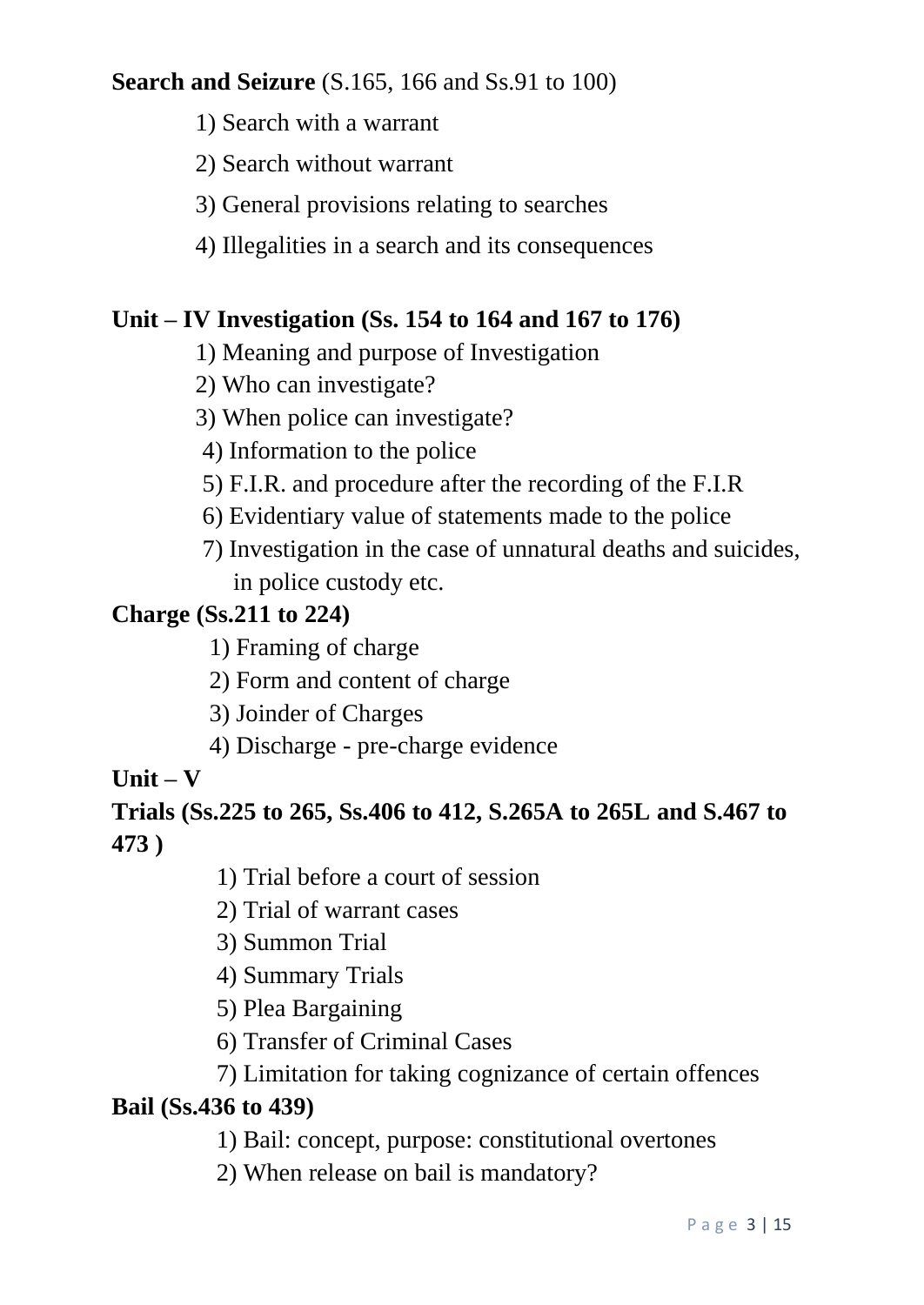3) When release on bail is Discretion?

4) Anticipatory bail

# **Appeals, Reference and Revision (Ss. 372 to 405)**

- 1) Appeals: Concept and Basic Provisions
- 2) Reference: Concept and Basic Provisions
- 3) Revision: Concept and Basic Provisions

## **Selected Bibliography**

- 1. Ratanlal Dhirajlal, Criminal Procedure Code (1999), Universal, Delhi
- 2. Chandrasekharan Pillai, ed., Kelkar Lectures on Criminal Procedure (2001),
- 3. Eastern Lucknow
- 4. Principles and commentaries on the Code of Criminal Procedure. 2 Vol.
- 5. (2000) Universal.

Woodroffe: Commentaries on Code of criminal Procedure, 2. vol. (2000) Universal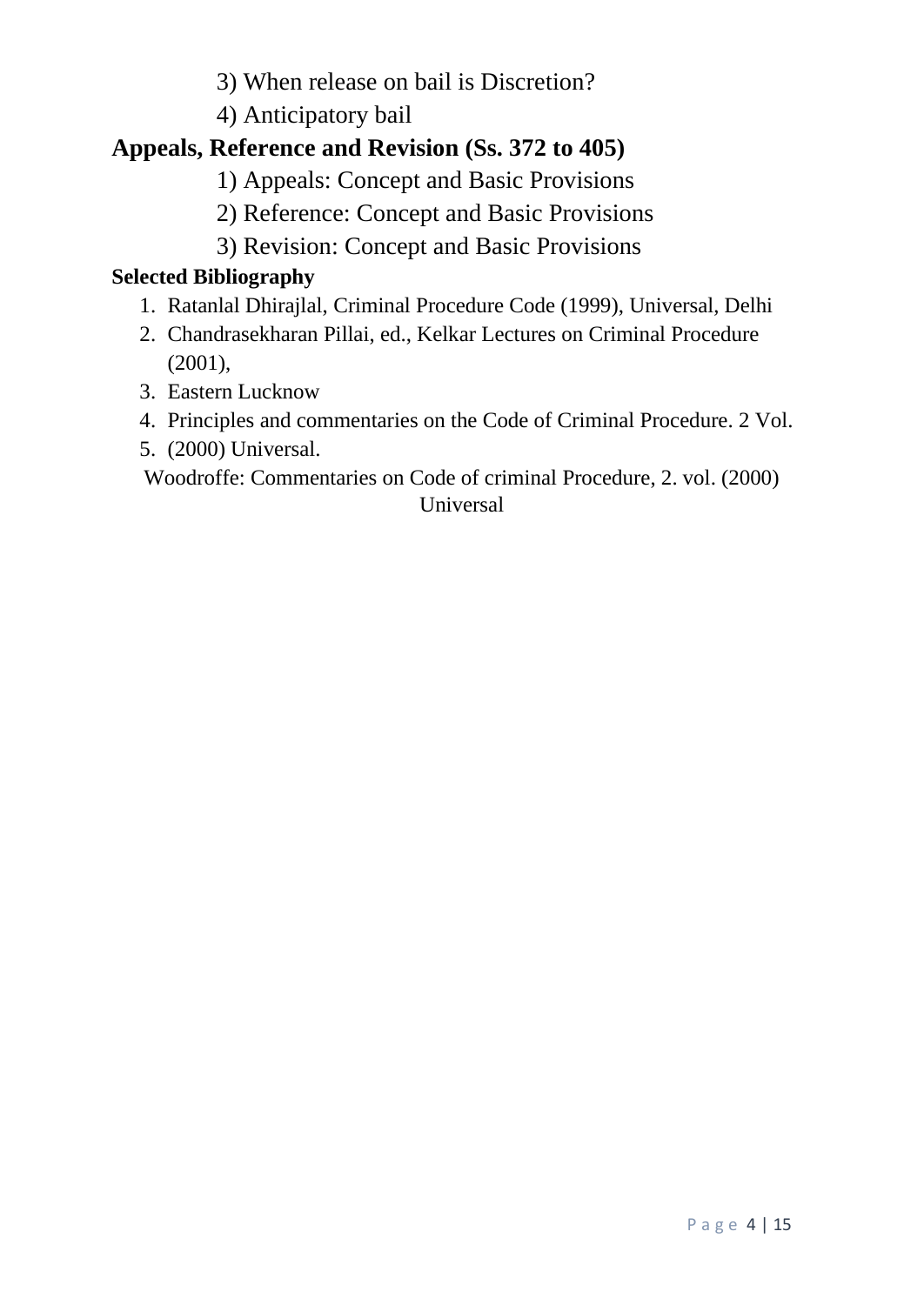**( )**

### **LL.B. PART II SEMESTER III**

(Session 2020-21)

### **PAPER-II**

#### **LAW OF EQUITY AND TRUST**

#### **Unit I. Introduction**

- 1- The concept of trust: distinction with agency and contract
- 2- Origin and growth of equity in England
- 3- Development of law: common law and equity
- 4- The Maxims of equity
- 5- Trusts: classification, (Including Religious, Constructive Trust, Charitable Trust and Public Trust)

#### **Unit-II. Definition and Nature of Trust under Indian Law**

- 1- Obligations and Nature of trust
- 2- Creation of trust: rules
- 3- Appointment of new trustees
- 4- Extinction of trust
- 5- Fiduciary Relations.

#### **Unit-III Rights and Duties of Trustees**

#### **Rights**

- 1- Title deed
- 2- Reimbursement
- 3- Indemnity
- 4- Seeking direction from court
- 5- Settlement of accounts
- 6- General authority

#### **Duties –**

- 1- Execution
- 2- Acquaintance with the nature of property
- 3- Duties in respect of title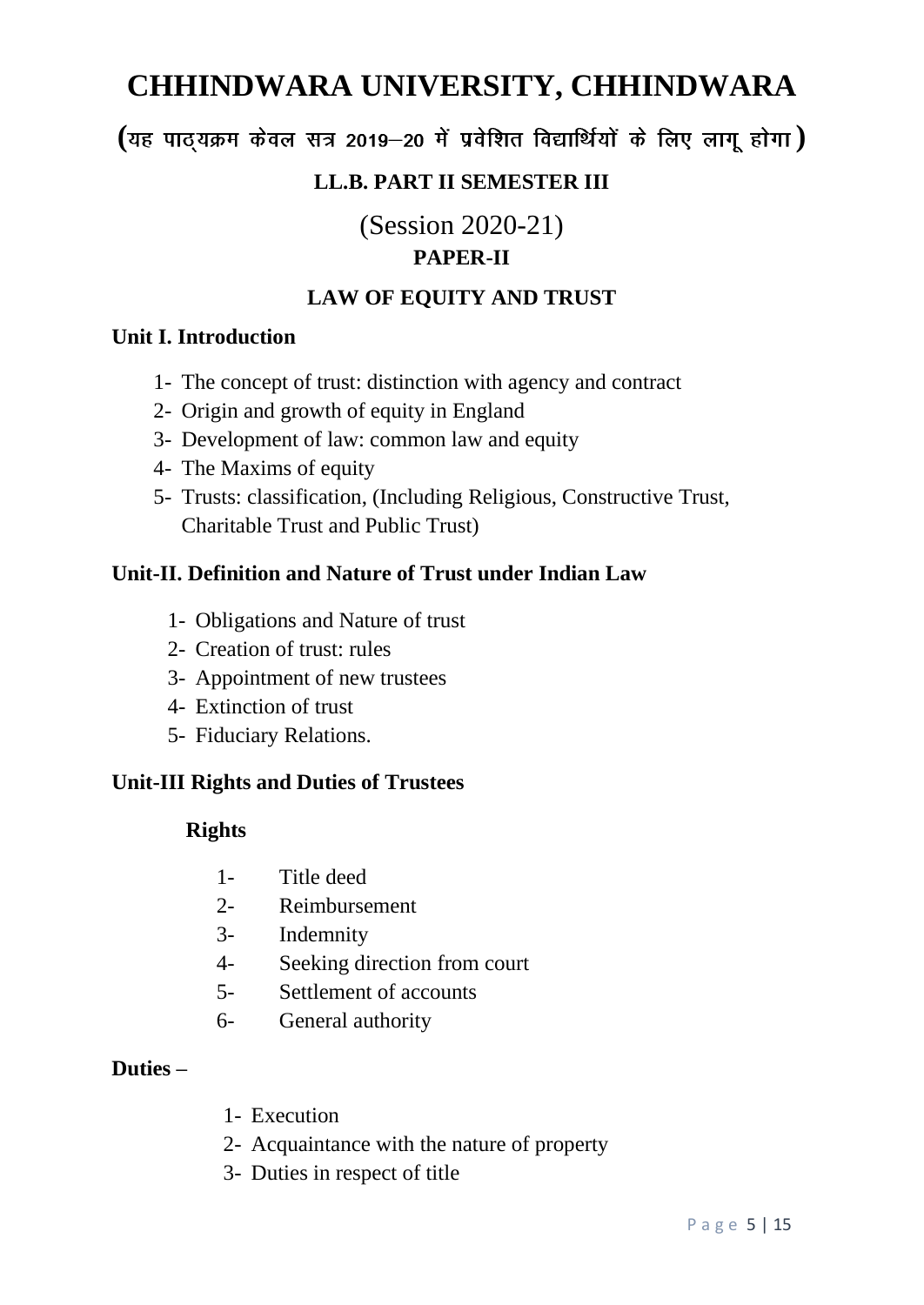- 4- Duty of care
- 5- Conversion
- 6- Impartiality
- 7- Prevention of waste
- 8- Keeping of accounts and giving of information
- 9- Investment

### **Unit –IV Powers and Liabilities including Disabilities of trustee.**

- 1- Sale
- 2- Varying of Investment
- 3- Property of minors & women
- 4- Giving receipts
- 5- Power to compound, compromise and settle
- 6- Exercising authority on death or disclaimer of one of the trustees
- 7- Suspension of trustee's power
- 8- Discharge of trustees.
- 9- Liability for breach of trust.

### **Unit-V Rights and Liabilities of Beneficiaries**

- 1- Rents and profits
- 2- Specific execution
- 3- Inspection and information
- 4- Transfer
- 5- Suit for execution
- 6- To have proper trustees
- 7- Right to compel the trustee to do the duties
- 8- Rights on wrongful purchase or acquisition by trustees
- 9- Follow up of trust properties in the hands of third parties
- 10- Blending of property by trustee
- 11- Wrongful application of trust property by partner trustee for partnership purposes.

### **Select Bibliography**

- 1. S. Krishnamurthy Aiyar and Harbans Lal Singh, Principles and
- 2. Digest of Trusts Laws (1998). Universal Book Agency, Allahabad.
- 3. R.H. Mandsley and E.H. Bum, Trust and Trustees Cases and materials (1978) Butterworth London
- 4. R.E. Megarry and P.V. Baker Snell's principles of Equity (1964) ELBS, Sweet and Maxwell.
- 5. Philip H. Pettit, Equity and Law of Trust (1970)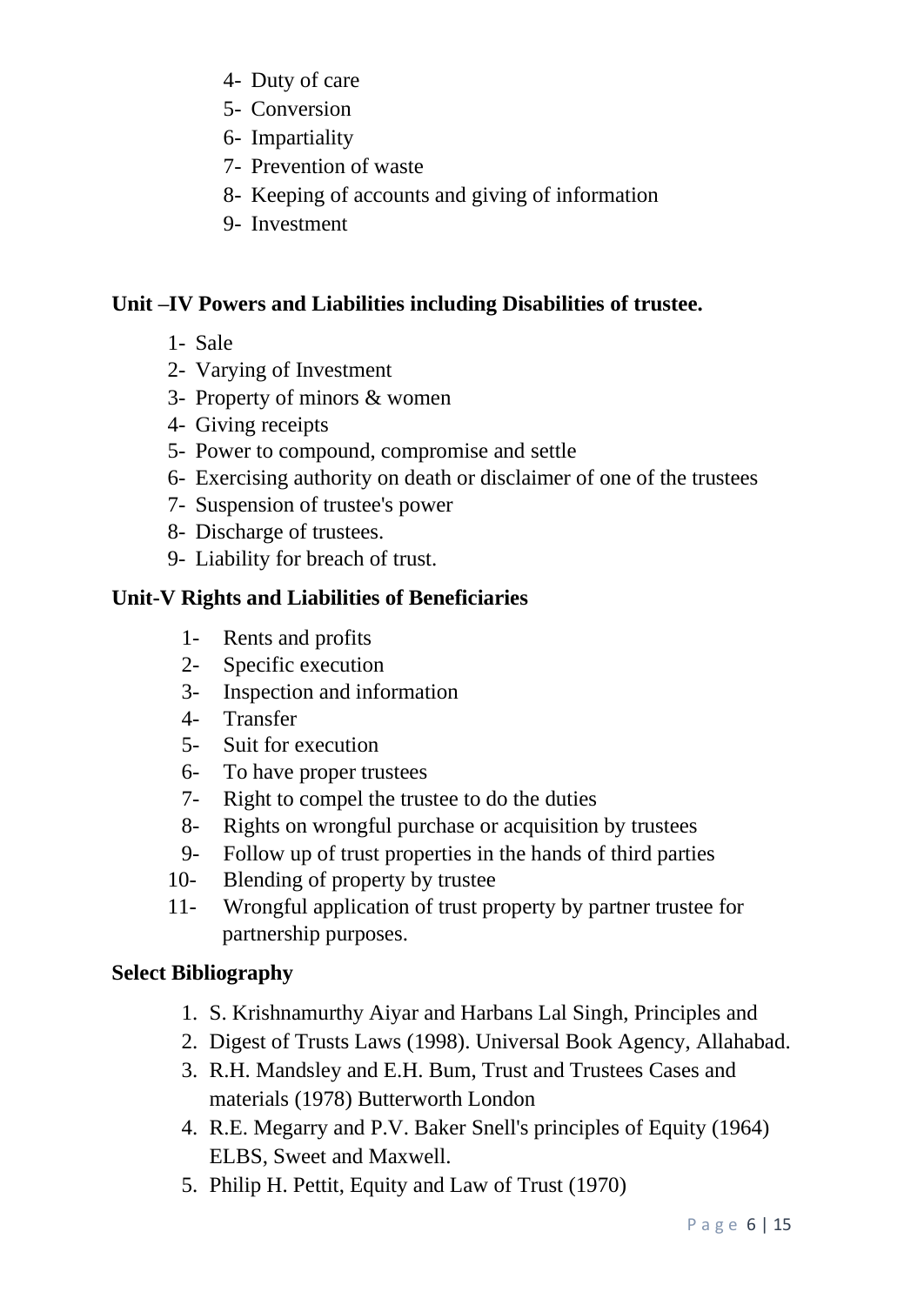- 6. Iyer N., Indian Trust Act (1997), Delhi Law House, New Delhi
- 7. Ahmedullah Khan, The Law of Wakf in India (1991) Delhi Law House, Delhi
- 8. Rao. C.R., The Indian Trust Act and Allied Laws (1999).
- 9. G.P. Singh, Equity Trust, Mortgages and Fiduciary relations, Central Law Agency.
- 10. B.M. Gandhi, Equity, Trusts and Specific Relief Eastern Book Company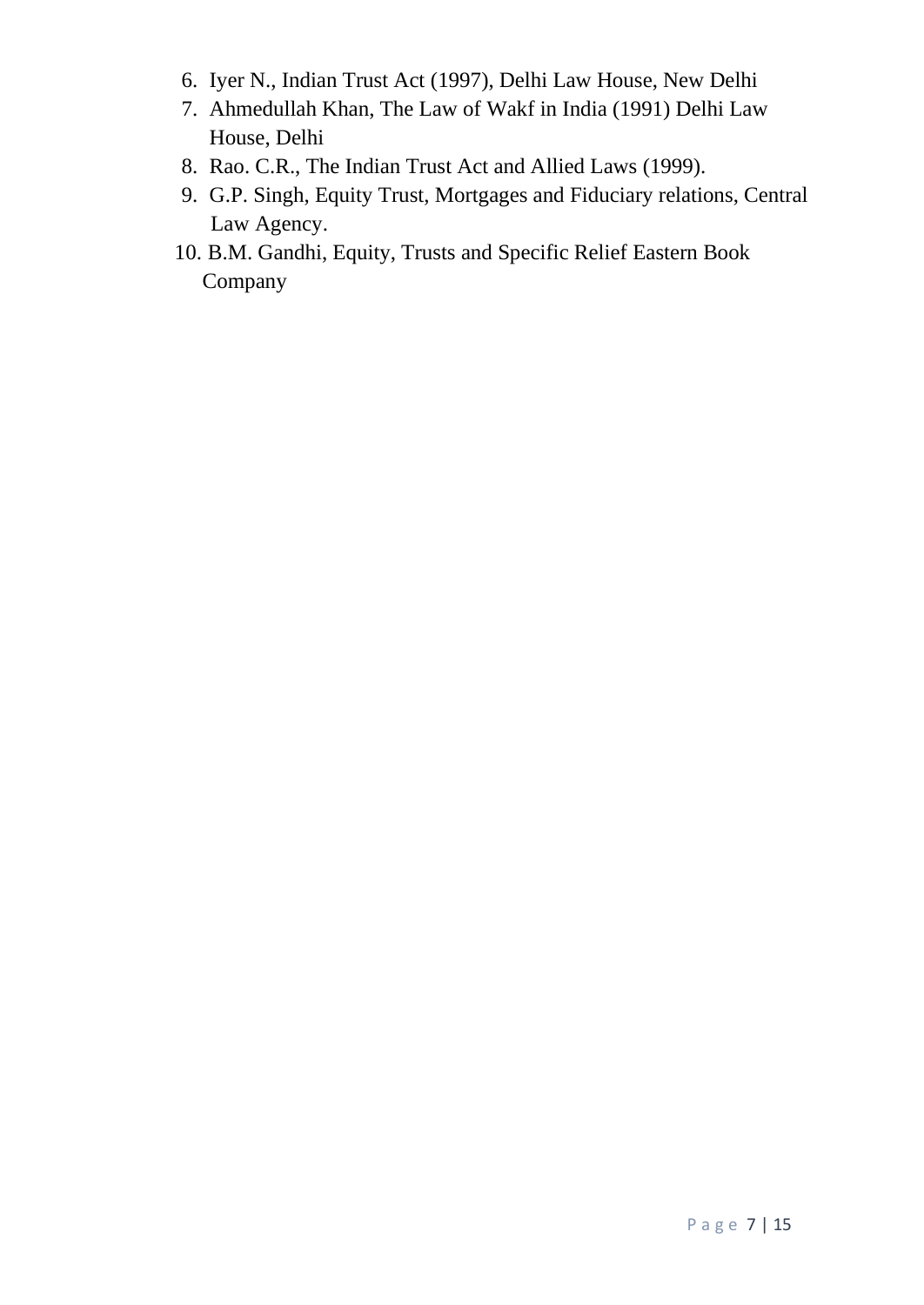**( ) LL.B. PART II SEMESTER III**

# (Session 2020-21)

## **PAPER-III**

# **LEGAL WRITING INCLUDING GENERAL ENGLISH UNIT-I Introduction to Legal Language**

- 1. Need and Importance of Legal Language
- 2. Legal Language in India
- 3. Official Language the Constitutional Position (Articles 343 to 347, 348, 350, 351)

### **UNIT-II Proficiency in General English**

- 1. Parts and Types of the Sentences
- 2. Parts of Speech A Brief Introduction
- 3. Tenses: Forms and Use
- 4. Active and Passive Voice
- 5. Direct and Indirect (or Reported) Speech
- 6. Some Common Mistakes in English

### **UNIT-III Fundamental Principles of Legal Writing**

- 1. Essay Writing on Topics of Legal Interests in English and Hindi
- 2. Editing of the Journal
	- a) Foot –Noting
	- b) Use of the Words Such As: Ibidem (Ibid), Supra, Infra, Opere Citato, Carry Forward etc.

### **UNIT-IV Legal Terminology**

- 1. Terms Used in Civil and Criminal Law
- 2. Latin Words and Expressions

### **Meaning and use of the following shall be taught -**

Ab Initio, Ad Idem, Ad Infinitum, Ad Nauseam, Ad Valoram, Alibi, Ambiguitas Latens, Ambiguitas Patens, Amicus Curiae, Animus Possidendi, Audi Alteram Partem, Bonafide, Caveat Emptor, De Facto, De Jure, De Novo, Ejusdem Generis, Ex Gratia, Ex Parte, Ex Post Facto, Factum Valet, Fait Accompli, Fiat Justitia, Inter Alia, In Limine, Jus Ad Rem, Jus In Personam, Letter Rogatory, Locus Standi, Malafide, Modus' Operandi, Mutatis Mutandis, Nudum Pactum,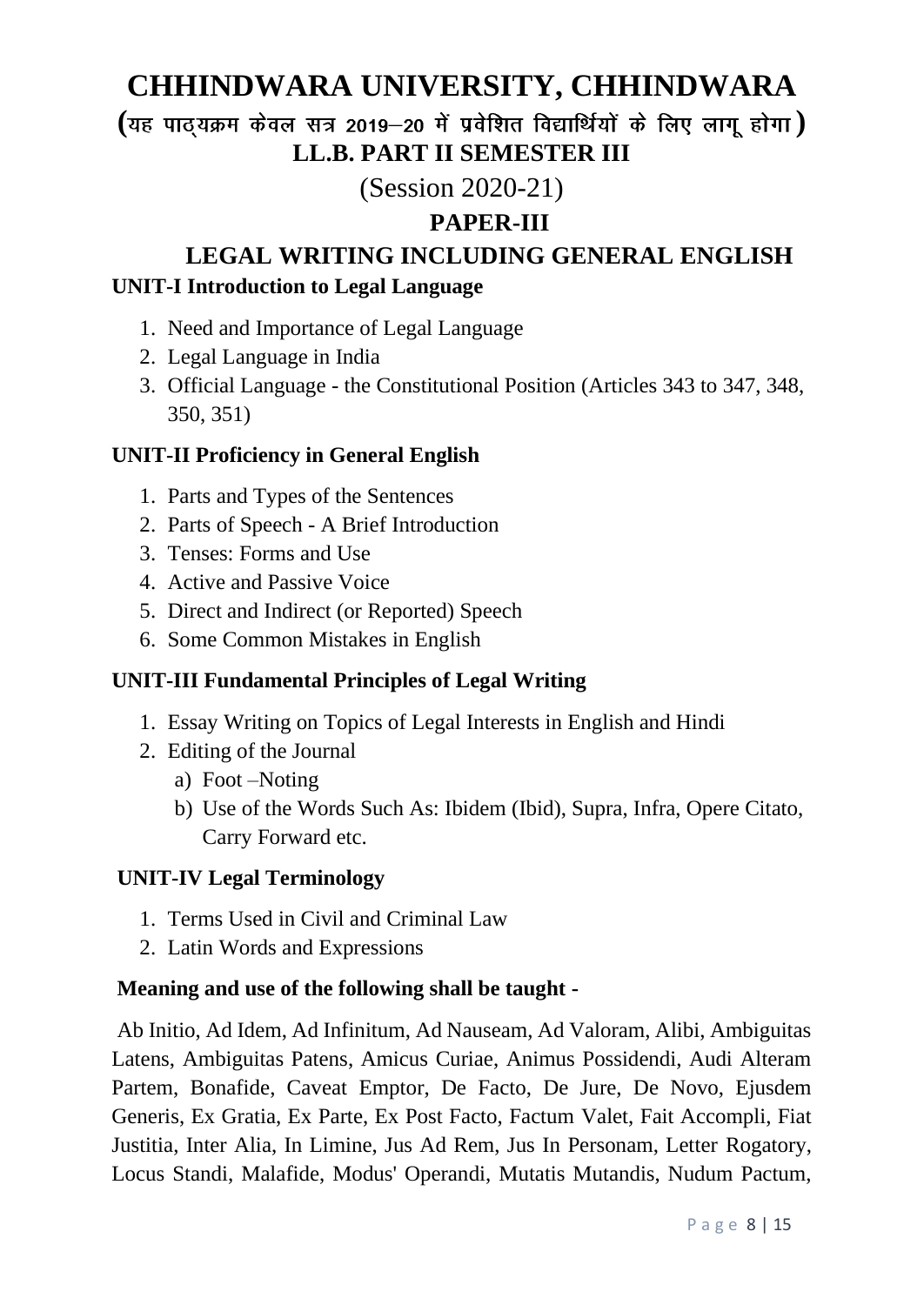Obiter, Onus Probandi, Parens Patriae, Pari Passu, Per Incuriam, Prima Facie, Pro Bono Publico, Quid Pro Quo, Ratio Decidendi, Raison D'etre, Res Integre, Res Nullius, Sine Qua Non, Intra-Vires, Ultra Vires,

## **UNIT-V**

- 1. Classroom speech and Group discussion
- 2. Essay Writing- Essay Writing on different important topics Proficiency in General Hindi

### **Selected Bibliography**

- 1. Communication Skill in English, Oxford University Press.
- 2. Grammar in Application, Oxford University Press.
- 3. SESSION: 2018-2019
- 4. M.K.Gandhi: The Law and the Lawyer, Navjivan Publications, Ahmedabad, 1962.
- 5. Ishtiaque Abidi: Law and Language, University Publishers, Aligarh, 1978.
- 6. G. Kumara Pillai: A Handbook of English Grammar and Composition.
- 7. M.C.Setalvad: Common law in India, Himalyn Lectures, Stevens and Sons.
- 8. N. Krishnamurthy: Guide to Modern English Grammer & Composition, Macmillan India
- 9. Hindi English Glossary, Vidhi Sahitya Prakashan, Ministry of La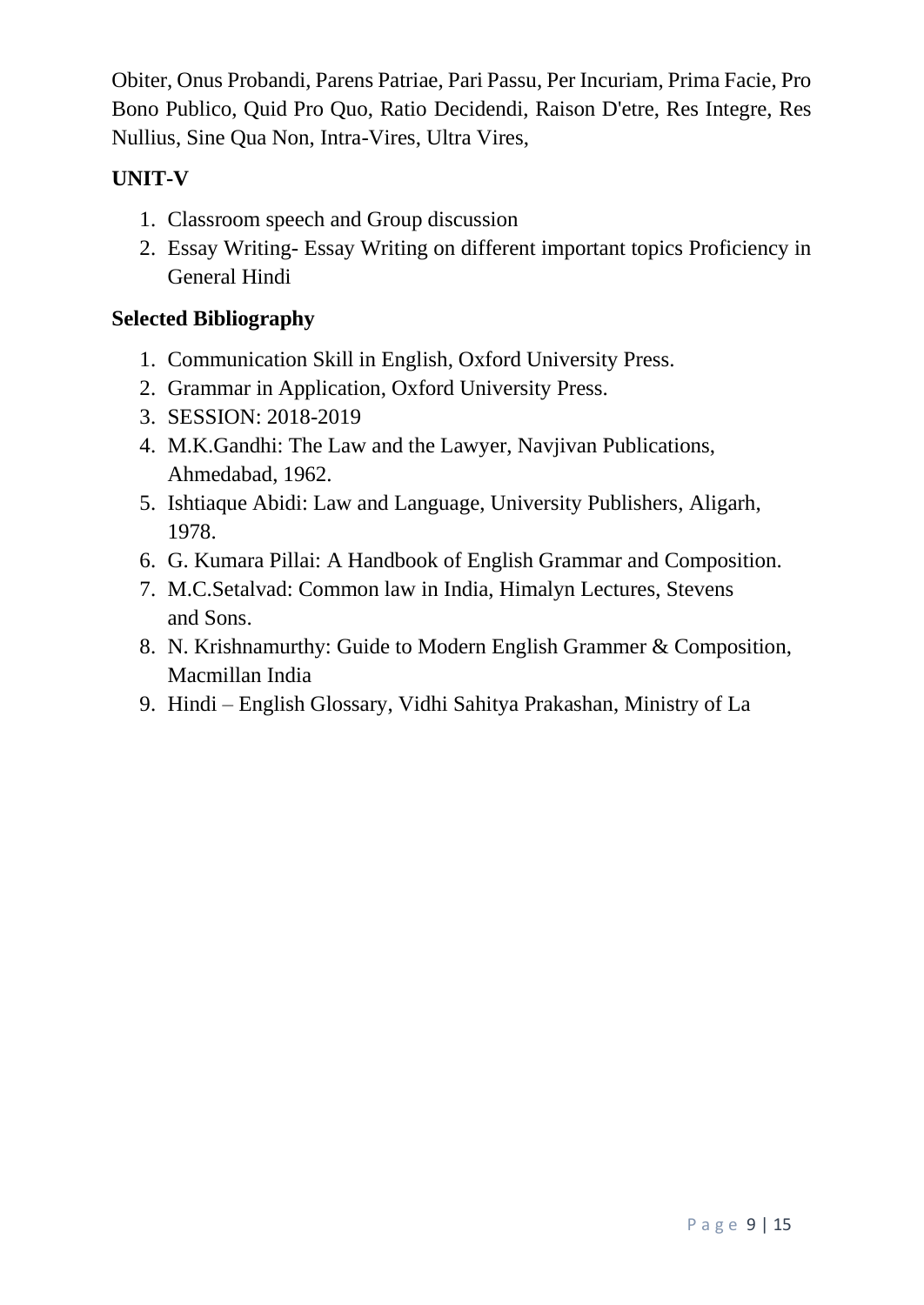# **(;g ikB~;Øe ) LL.B. PART II SEMESTER III** (Session 2020-21) **PAPER – IV INTELLECTUAL PROPERTY LAWS**

#### **UNIT – I Concept**

- 1. Concept of Property vis-a-vis Intellectual Property
	- a) Concept of Property and Theories of Property An Overview.
	- b) Theories of Intellectual Property Rights.
	- c) Social and Economic Development and Role of Intellectual Property System.
	- d) Need for Protecting Intellectual Property Policy Consideration National Perspectives and International Demands.

2. Types of Intellectual Property - Origin and Development - an Overview. Intellectual Property Rights as Human Right.

#### **Role of International Institutions**

- 1. World Intellectual Property Organisation (WIPO)
- 2. Function of WIPO
- 3. Membership of WIPO
- 4. Agreement between the WIPO and the WTO
- 5. Dispute Settlement New Treaties

#### **UNIT – II Copyright: National Perspective**

- 1. Copyright: What and Why?
- 2. Term of Copyright, Assignments and Licensing
- 3. Registration and Regulatory Authority
- 4. Procedure
- 5. Infringements and Remedies Contractual, Civil, Criminal and Administrative.
- 6. An Overview of International Perspective

#### **UNIT-III Trademarks**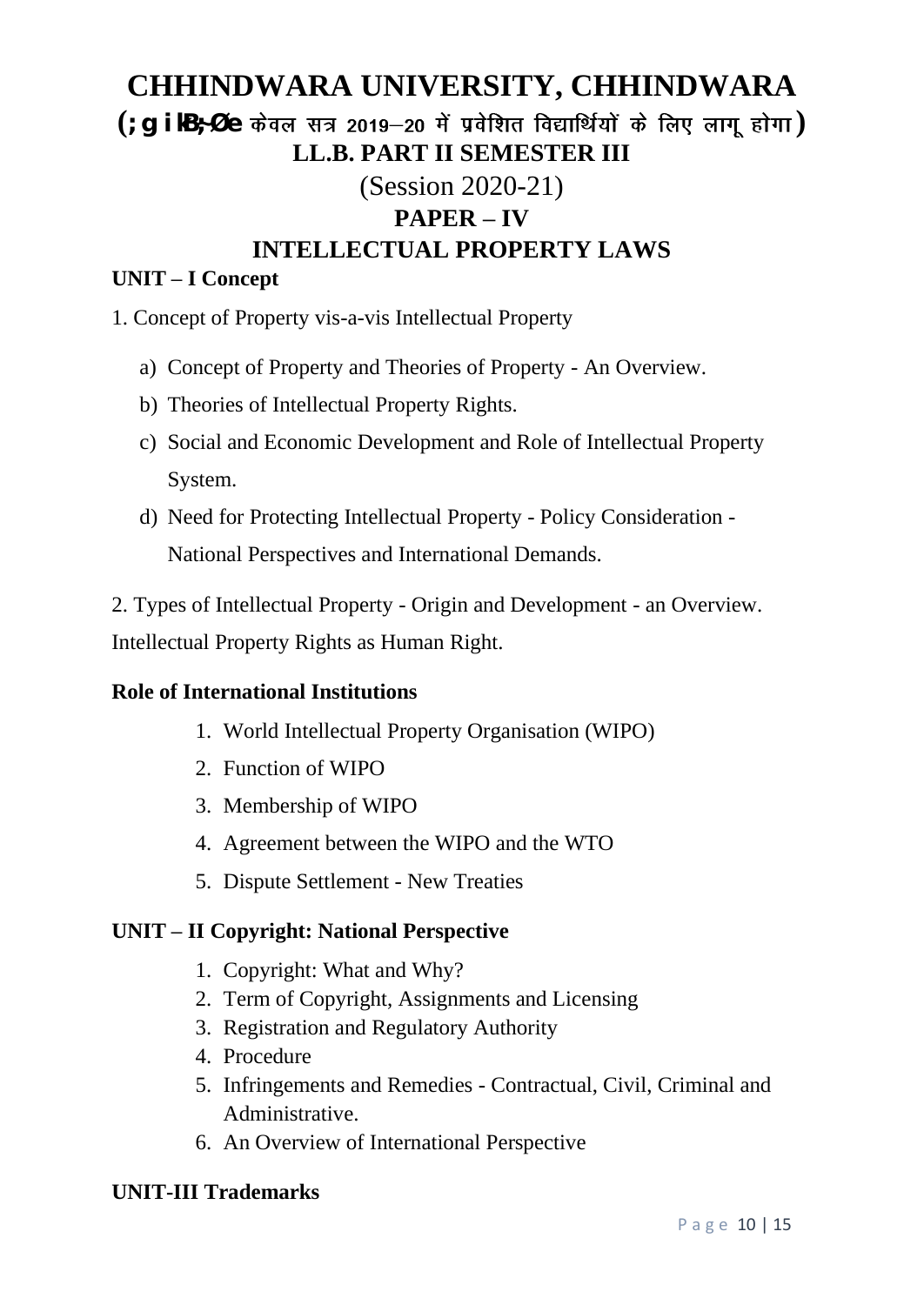- 1. The rationale of protection of trademarks as an aspect of commercial and of
- 2. Consumer rights, Dilution Theories of trade mark
- 3. Definition and concept of trademarks
- 4. Registration of trademark- authorities under the trademark Act
- 5. Passing off and infringement
- 6. Remedies

### **UNIT-IV Patents**

- 1. Concepts and Historical view of the patents
- 2. Process of obtaining a patent, authorities
- 3. Procedure for filling patents: patent co-operation treaty
- 4. Prior publication or anticipation
- 5. Rights and obligations of a patentee
- 6. Compulsory licences
- 7. Infringement defences
- 8. Injunctions and related remedies

## **UNIT – V an Overview of:**

- 1. The Geographical Indications of Goods Act, 1999.
- 2. The Semiconductor Integrated Circuits Layout- Design Act, 2000.
- 3. The Protection of Plant Varieties and Farmer's Rights Act, 2001.

## **Selected Bibliography**

1. Cornish W.R. Intellectual Property, Patents, Trade Marks, Copy Right and Allied Right (1999), Asia Law House, Hyderabad.

2. Vikas Vashishth, Law and practice oi Intellectual Property 1999 Bharat Law House Delhi.

3. P. Narayanan, Ine1lectua1 Property Law (1999), (ed) Eastern Law House, **Calcutta** 

4. Bibeck Debroy (ed). Intellectual Property Right (1998), Rajiv Gandhi Foundation, Delhi

5. U.I.F. Anderfelt, International Patent Legislation and Developing Countries (1971)

6. W.R. Cornish, Intellectual Property (3rd ed) (1996) Sweet and Maxwell

7. K. Thairani, copyright: The Indian Experience (l987)

8. W.R. Cornish, Para and Materials on Intellectual Property (1999) Sweet and Maxwell.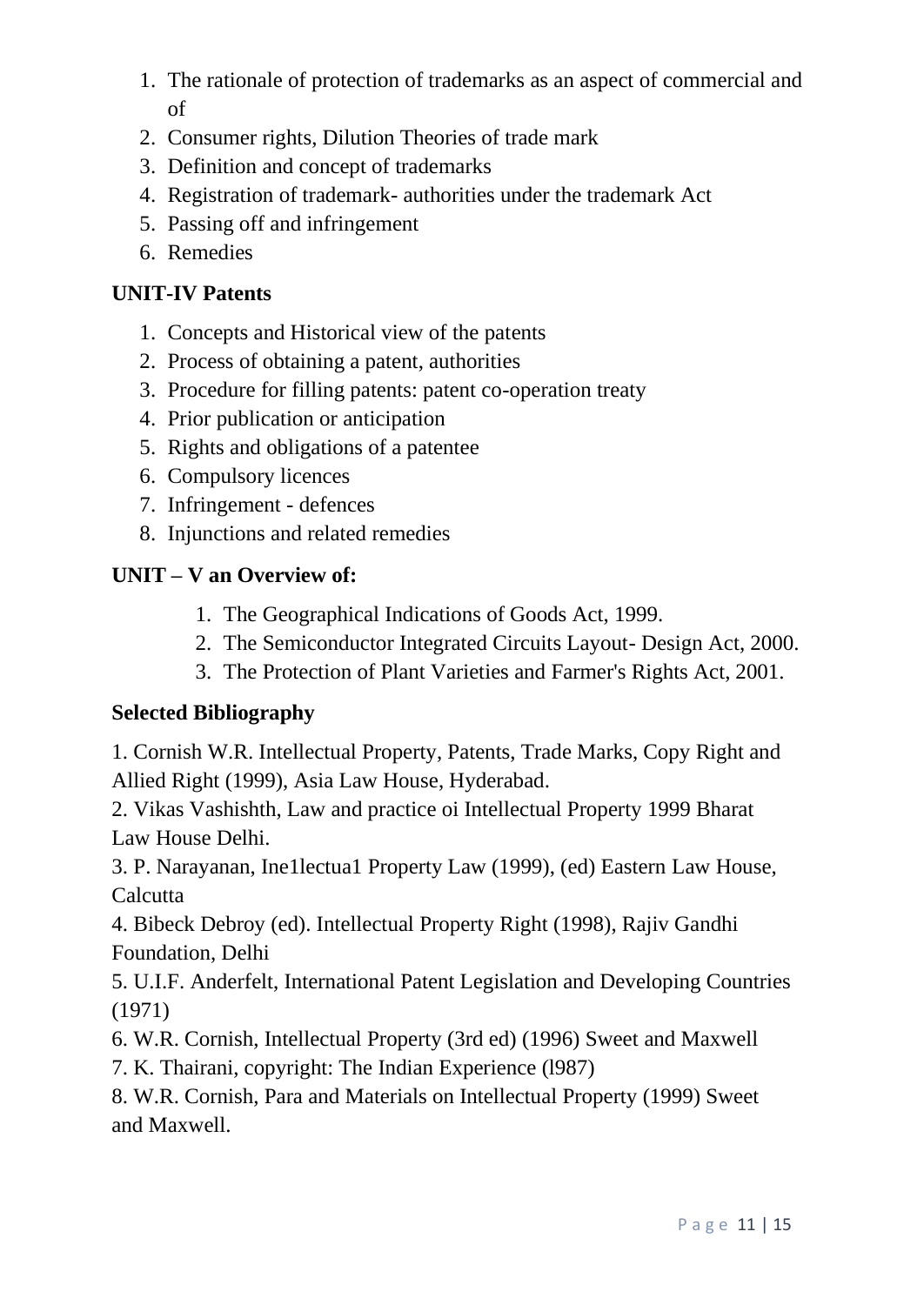$($ यह पाठ्*यक्रम केवल सत्र 2019–20 में प्रवेशित fo | kfFkz ka ds fy, ykxw gkxk)* **LL.B. PART II SEMESTER III**

(Session 2020-21)

## **PAPER – V**

## **LAW OF HUMAN RIGHTS**

### **UNIT-I**

- 1. Meaning and Concept of Human Rights :
- 2. Evolution and Development of Human Rights Law :
	- a. Impact of Natural Law and Natural Rights
	- b. Broadening of Contents

### **UNIT-II**

- 1. Human Rights and the United Nations
	- a. Charter Provisions
	- b. International Protection of Human Rights

## **UNIT-III**

- 1. Universal Declaration of Human Rights
- 2. International Covenants and the Protocols
	- a. Civil and Political Rights
	- b. Economic, Social and Cultural Rights

## **UNIT-IV**

- 1. Regional Protection of Human Rights :
	- a. European Convention
	- b. American Convention

## **UNIT-V**

- 1. Impact and Implementation of International Human Rights Norms in India
- 2. Human rights norms reflected in fundamental rights in the constitution
- 3. Directive principles: legislative and administrative implementation of international human rights norms through judicial process
- 4. Enforcement of Human Right in India
- 5. Role of courts: the Supreme Court, High Courts and other courts
- 6. Statutory commissions- human rights, women, minority and backward class

## **Selected bibliography**

- 1. S.K. Awasthi and R.P. Kataria. Law Relating to Human Rights, Orient New
- 2. Delhi.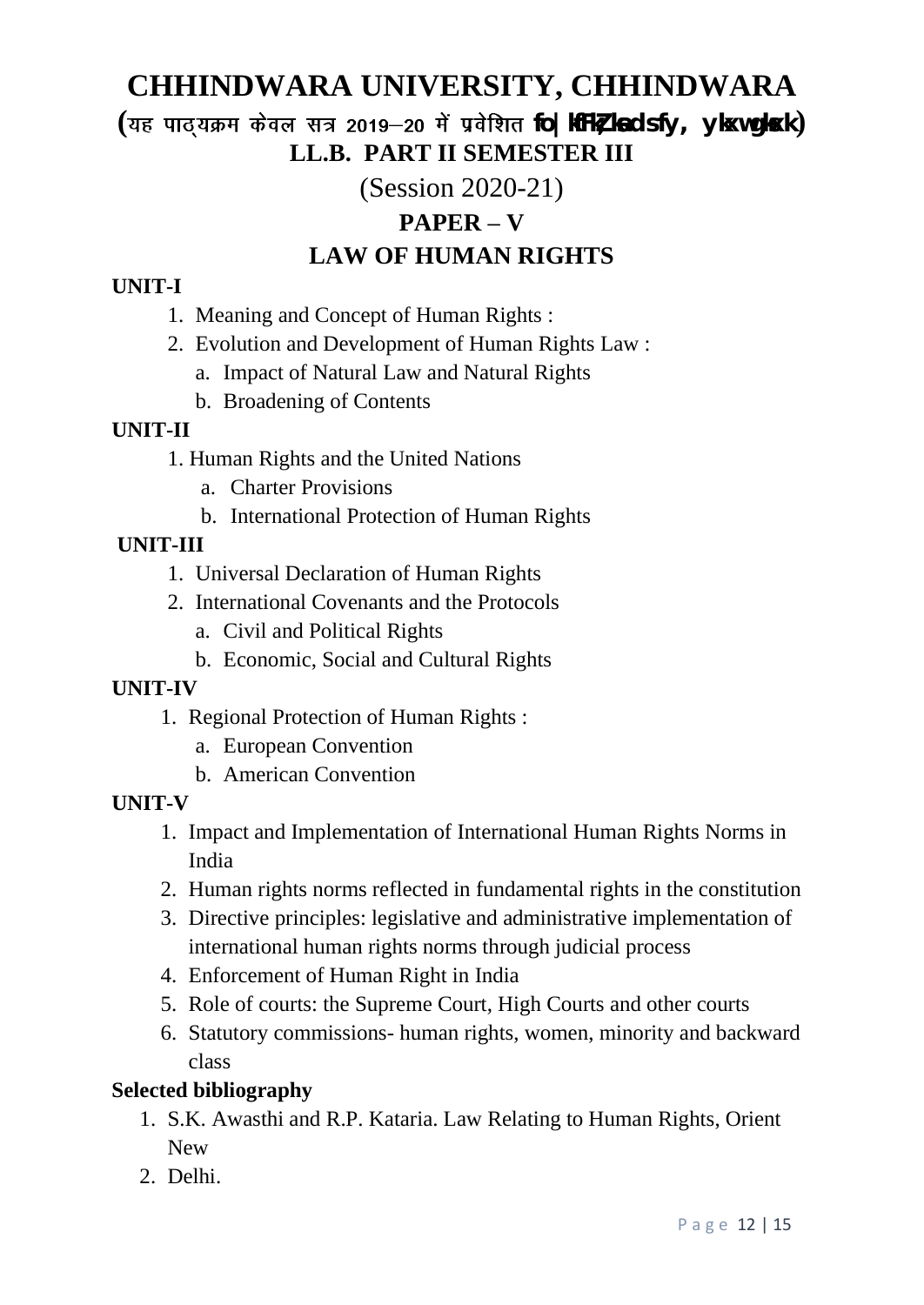- 3. Human Rights Watch women's Rights Project, The Human Rights Watch
- 4. Global Report on women's Human Rights (2000) Oxford.
- 5. Ermacora, Nowak and Tretter. International Human Rights (1993), Sweet
- 6. & Maxwell.
- 7. Wallace, International Human Rights: Text & Materials (1996), Sweet &
- 8. Maxwell.
- 9. Human Rights and Global Diversify (2001), Frank Cass, London.
- 10.Nirmal. B.C., The Right to Self determination in International (1995). Deep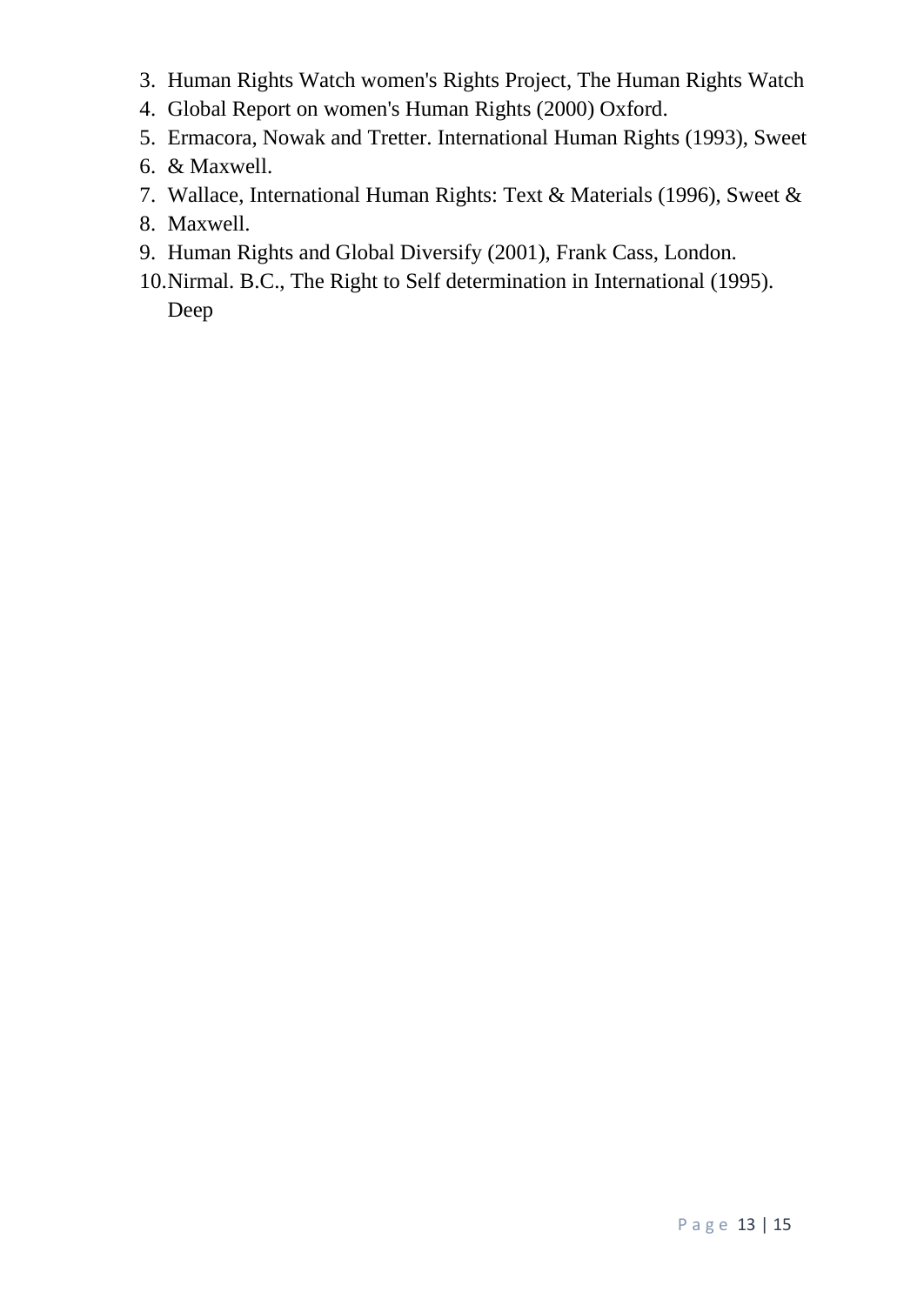$($ यह पाठ्*यक्रम केवल सत्र 2019–20 में प्रवेशित fo | kfFkz ka ds fy, ykxw gkxk)* **LL.B. PART II SEMESTER III**

(Session 2020-21)

## **PAPER – VI**

# **LAND LAWS INCLUDING TENURE AND TENANCY SYSTEM**

#### **Unit – I Concept**

- 1- Objects and Reasons and Basic features of enacting Madhya Pradesh Land Revenue Code, 1959.
- 2- Definitions: Abadi, Agriculture, Agriculture and Revenue years, Board, Bonafide Agriculturist, Co-operative Society, Government Forest, Government Lesee, Holding, Improvement, Land, Landless Person, Land Records, Mango grove, Orchard, Plot number, Rents, Revenue Officer.
- 3- Tenant, Tenure-holder,

#### **Unit – II Revenue Board and Revenue officer**

- 1- Constitution and Conditions of service of members.
- 2- Jurisdiction of Board and Powers of Board.
- 3- Revenue Officers, Their Classes and Powers and Procedure of Revenue
- 4- Officer and revenue courts.
- 5- Powers of State Government to alter the limits
- 6- Powers of State Government of appointing Revenue Officers
- 7- Sub-Divisional Officers
- 8- Powers to transfer Cases
- 9- Conferral of Status of Courts, Inherent Powers and other Powers of Revenue Courts
- 10- Appeal, Revision and Review
- 11- Appellate, Authorities and their powers and limitation for appeals,
- 12- Revision
- 13- Review of orders
- 14- Stay of execution of orders